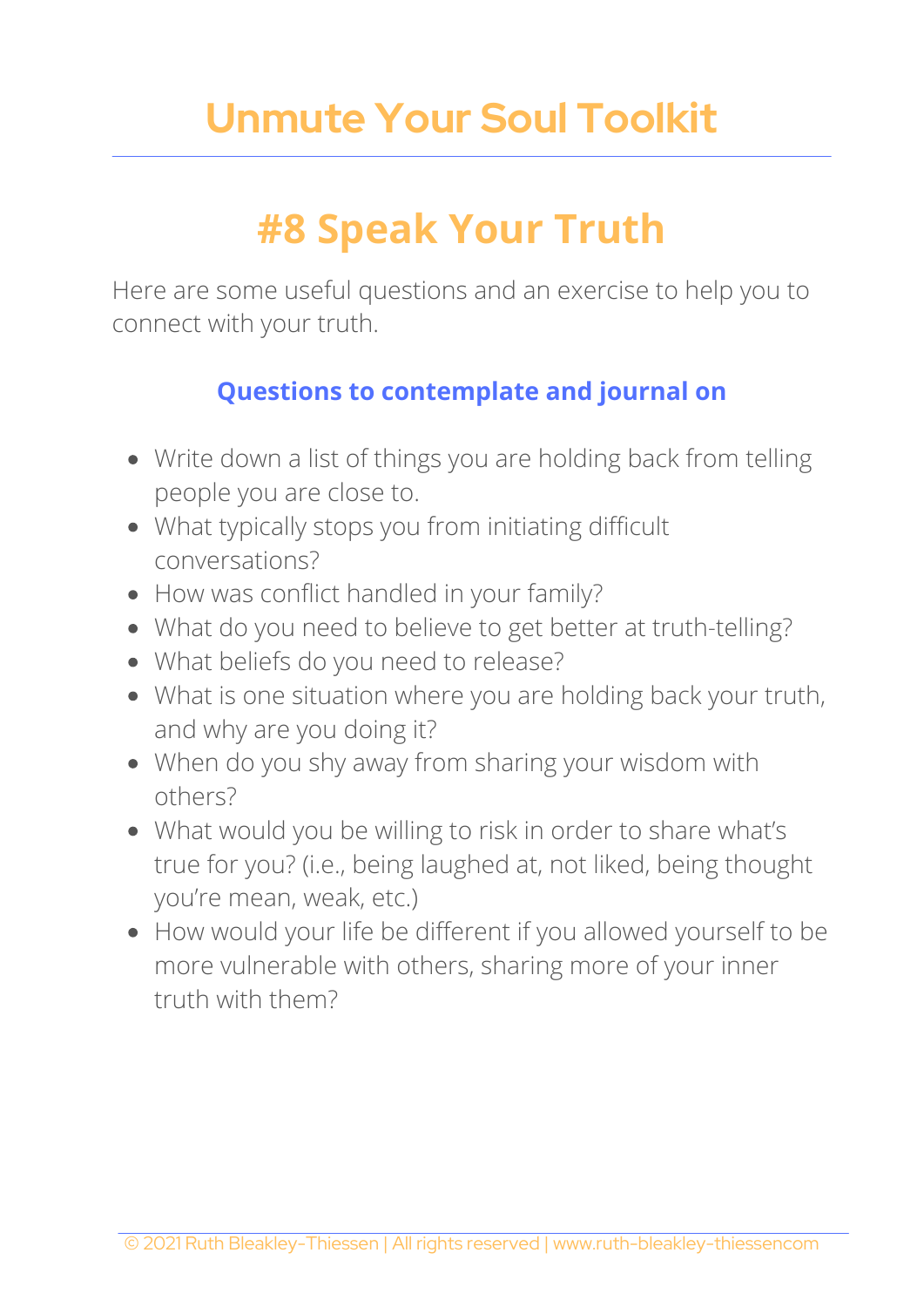# **Unmute Your Soul Toolkit**

#### **Here are some questions to help you speak your truth.**

Don't be afraid of the answers.

- Where have you abandoned your truth? Was it in your career, your relationships, your self-care, your dreams, or your belief in the possibility and goodness in life?
- If money, age, people, geography or excuses were no longer an object, what would happen for you?
- Is there anything you've been trying to hide?
- What do you have to do or win back to speak with authority and authenticity?
- What is your unique message? What do you absolutely believe? What are your deepest desires? What resonates deeply with you?

After you've meditated or been in stillness and silence for a few minutes, place your hand on your heart and ask the following questions:

- Where am I holding back?
- In what instances am I biting my tongue?
- Where could I speak up a bit more?
- Where could I step into the unknown with a little more power?
- If I knew I could not fail, what would be my next step?

### **Do this exercise to connect with your feelings.**

Drop the story you're telling yourself about how you feel. Bring all your awareness into your body.

Ask yourself where a feeling is sitting in your body. Is it in your throat, your stomach, your back, or somewhere else? (I feel it in